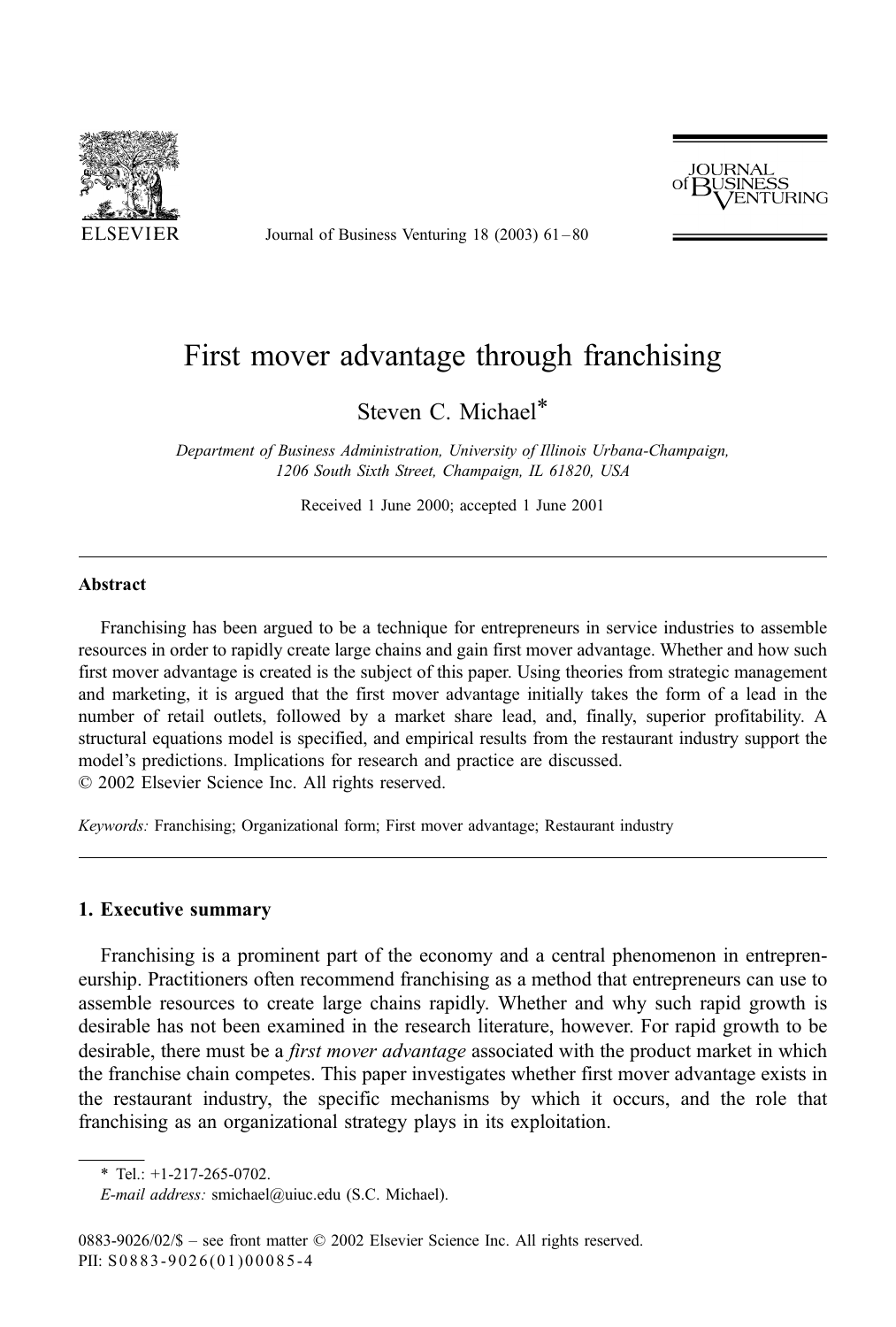Why might first mover advantage exist? Services such as retailing and restaurants, prominent franchising industries, typically must be delivered at a particular place, so preemption of valuable real estate may be possible. Second, the first product in a market can shape the preferences of the customer. A premium is then created on rapid expansion of geographic sites. More sites allow the preemption of more real estate, and more sites also allow for a broader base of customers to experience the product and shape their preferences.

These theoretical reasons suggest a model of how first mover advantage in services occurs. The entrepreneur develops an innovation in retail trade or services. The entrepreneur turns to franchising to develop resources quickly to gather persons, sites, and money needed for expansion. Rapid expansion is necessary in order to secure desirable real estate and desirable mind space against potential imitators. Rapid expansion yields high outlet share, high outlet share yields high market share, and high market share leads to high profitability. The theoretical model is summarized in Fig. 1.

Using a set of regression equations, empirical results support the hypothesized model. Across nine sectors of the restaurant industry, firms that are first to franchise have larger outlet share than competitors. Interestingly, the advantage does not fall to the oldest firm (the first to be founded) but the first to franchise. Thus, franchising is a key organizational strategy to secure an outlet share advantage. Next, regressing outlet share on market share yields a strong linear relationship. Finally, in a profitability equation, market share has a significant and positive coefficient. In short, expanding units rapidly through franchising leads to superior outlet share, and outlet share yields market share, and market share yields profitability. Therefore, franchising is one method of securing first mover advantage.

Aside from demonstrating how first mover advantage is secured, the results suggest two other managerial implications. First, how entrepreneurs assemble resources is and remains a central concern to academics and practitioners. Given the well-known problems of entrepreneurs obtaining resources (particularly financing) for opportunities dependent on consumer tastes, and the competitive advantage demonstrated by the first mover in this paper, entrepreneurs in services and retail trade should franchise in order to gain competitive



Fig. 1. Structure of the model.